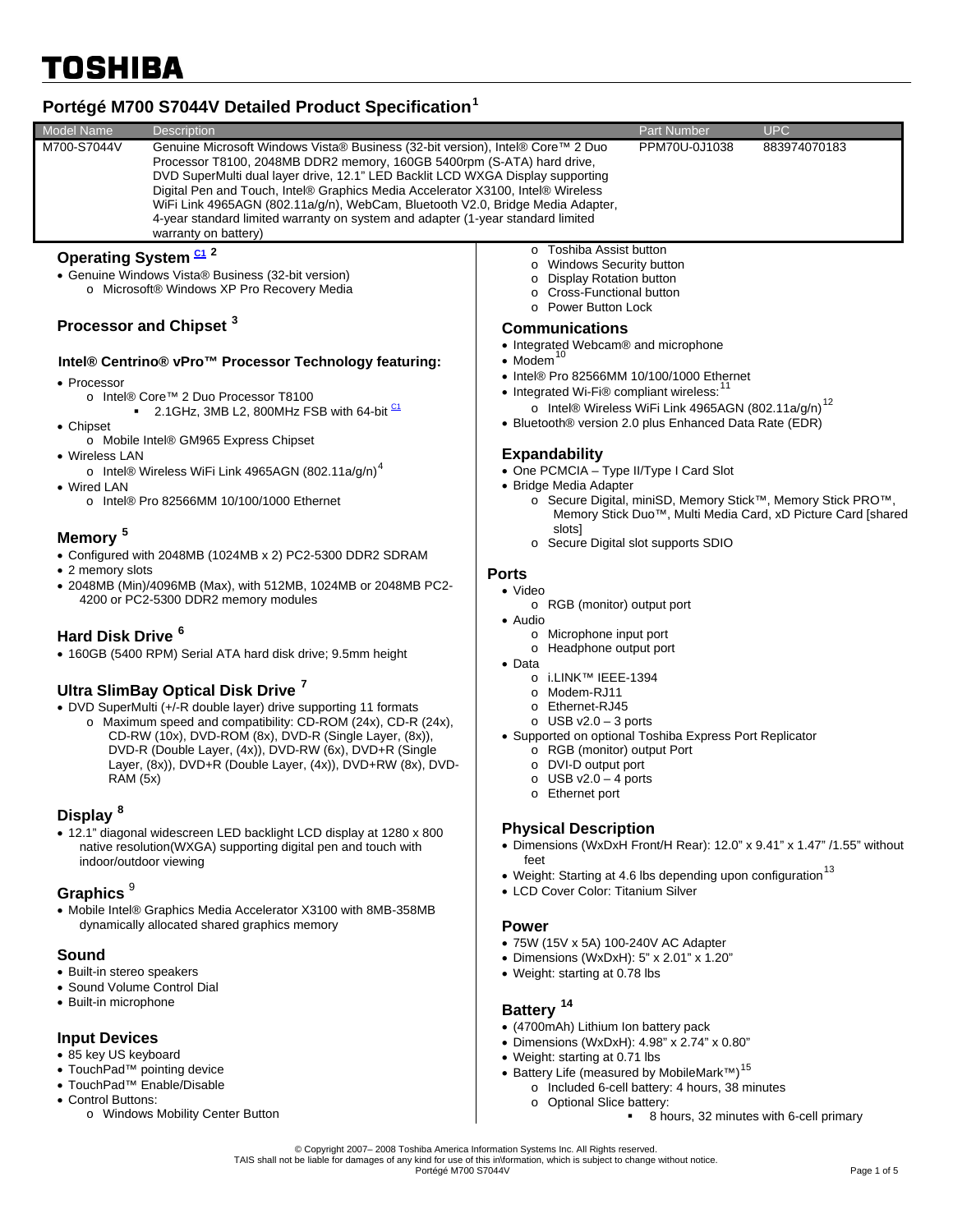# **Toshiba EasyGuard® [16](#page-4-0)**

- Protect & Fix
	- o Shock Absorbing Design<sup>[17](#page-4-0)</sup>
		- HDD Shock Absorber
			- **LCD Panel Shock Absorber**
			- Chassis Shock Protector
	- o Hard Disk Drive Protection
		- 3D Accelerometer
		- HDD Dome Shock Protector
		- HDD Shock Absorber
	- $\circ$  Spill-Resistant Keyboard<sup>[18](#page-4-0)</sup>
	- o Magnesium Alloy Casework
	- o TOSHIBA PC Diagnostic Tool
	- o Key Component Access
- Secure
	- o Multiple-Level Password Utilities
	- o Fingerprint Reader (includes software for password and identity management)
	- o AuthenTec EntréPad® TrueSuite®
	- o Infineon TPM Software Professional Package
	- o Trusted Platform Module v1.2
	- o TOSHIBA Secure Digital Token Utility
	- o Advanced Instant Security
	- o Reinforced Security Cable Lock Slot
	- o Execute Disable Bit
- Connect
	- o Diversity Antenna
	- o TOSHIBA ConfigFree®
	- o Voice-over-IP Ready Design
	- o TOSHIBA Bluetooth® Stack
- Optimize
	- o TOSHIBA Zooming Utility
	- o LCD Rotation Utility
	- o One-touch Resolution Change
	- o TOSHIBA Optical Disc Drive Power On/Off Utility
	- o TOSHIBA Optical Drive Auto Lock
	- o Wireless On/Off Switch
	- o TOSHIBA Mouse Utility
	- o FN Shortcut Keys

### **BIOS**

- TSETUP, ACPI v1.0b, PNP, VESA, DPMS, DDC, SM BIOS v2.4, PCI BIOS v2.1 support
- Computrace® ( BIOS enabled )

# **Software**<sup>[C1](#page-3-1)</sup><sup>[19](#page-4-0)</sup>

- Toshiba Software and Utilities
	- o TOSHIBA Value Added Package
	- o Electronic User's Guide
	- o Bluetooth Stack for Windows by Toshiba
	- o Toshiba Tablet PC Extension
	- o TOSHIBA ConfigFree®
	- o TOSHIBA Management Console
	- o TOSHIBA Tablet Access Code Logon Utility
	- o TOSHIBA Assist
	- o TOSHIBA Security Assist
	- o TOSHIBA Disc Creator
	- o TOSHIBA Extended Tiles for Windows Mobility Center
	- o TOSHIBA Recovery Disc Creator
	- o Microsoft Windows XP Pro Recovery Media
- Third-party Software
	- o Microsoft Office OneNote® 2007
	- o Sun® Java™ Runtime Environment
	- o Adobe® Acrobat® Reader
	- o InterVideo® WinDVD®
	- o Google™ Desktop
	- o Google™ Toolbar
	- o Google™ Picasa™
	- o Infineon TPM Software Professional Package AuthenTec EntréPad® TrueSuite® technology
- Trial Software
	- o Microsoft Office Ready with Microsoft Office Professional 2007 60-dayTrial Edition
		- o McAfee® Internet Security Suite (30-day trial)
- Special Offers
	- o Microsoft Office Live
	- o Computrace® LoJack® for Laptops
	- o Skype Voice and Video

### **Environmental Specifications**

|                           | Operating           | Non-operating                   |
|---------------------------|---------------------|---------------------------------|
| Temperature <sup>20</sup> | 5° to 35° C         | -20 $\degree$ to 65 $\degree$ C |
|                           | (41° to 95° F)      | (-4° to 149° F)                 |
| <b>Thermal Gradient</b>   | No condensation     | No condensation                 |
| <b>Relative Humidity</b>  | 20% to 80%          | 10% to 90%                      |
| (non-condensing)          |                     |                                 |
| Altitude                  | -60 to 3,000 meters | -60 to 10,000 meters            |
| (relative to sea level)   |                     |                                 |
| Shock                     | 7G, 1.5G w/ODD      | 60G                             |
| Vibration                 | 0.5G, 0.25 w/ODD    | 1.0G                            |

- Energy Star 4.0 Compliant
- This product is RoHS $^{21}$  $^{21}$  $^{21}$  compatible
- EPEAT™ Gold

#### **4 YEAR STANDARD LIMITED WARRANTY [22](#page-4-0) Service Upgrades and Extensions**

Toshiba offers many different enhanced services such as SystemGuard®, On-Site Repair, and ServiceExpress to provide additional support to your notebook PC. For a full description and complete list of programs and program terms and conditions, please visit [www.pcsupport.toshiba.com](http://www.pcsupport.toshiba.com/).

#### **Recommended Services**

#### **SystemGuard Accidental Damage Service w/ ServiceExpress[23](#page-4-0)**

Provides advanced protection from damage caused from handling. Select your express repair service with either Depot Express or Carry-In Express and go to the front of the line. Must be purchased within the first 30 days of notebook purchase.<br>Part Number Description

Part Number<br>WSN-PMGP4V  $1<sup>st</sup>/2<sup>nd</sup>/3<sup>rd</sup>/4<sup>th</sup>$  Year

# **SystemGuard Accidental Damage Service + On-Site Repair[24](#page-4-0)**

Combines SystemGuard and On-Site Repair coverage. Must be purchased within the first 30 days of notebook purchase.

Part Number<br>WSN-PMGN4V Description<br>1<sup>st</sup>/2<sup>nd</sup>/3<sup>rd</sup>/4<sup>th</sup> Year

#### **ServiceExpress**

Select your express repair service with either Depot Express or Carry-In Express. Depot Express: Your notebook will be repaired and returned via overnight shipment (excluding weekends and holidays). Carry-In Express: Take your notebook into a Premier ASP and go to the front of the line for expedited repair service. Must be purchased within the first 30 days of notebook purchase.

<u>Part Number Description</u><br>WSN-PMQP4V 1<sup>st</sup>/2<sup>nd</sup>/3<sup>rd</sup>/4<sup>th</sup> Year

#### **On-Site Repair Service**

On-site service will be provided at the customer's home or business location (excluding weekends and holidays) to perform the necessary hardware repairs. Must be purchased within the first 6 months of notebook purchase. Part Number Description<br>WSN-PMON4V  $1^{st}/2^{nd}/3^{rd}/4^{t}$  $1<sup>st</sup>/2<sup>nd</sup>/3<sup>rd</sup>/4<sup>th</sup>$  Year

© Copyright 2007– 2008 Toshiba America Information Systems Inc. All Rights reserved. TAIS shall not be liable for damages of any kind for use of this in\formation, which is subject to change without notice. nor de la marina de la marina de la marina de la marina de la marina de la marina de la marina de la marina de<br>Portégé M700 S7044V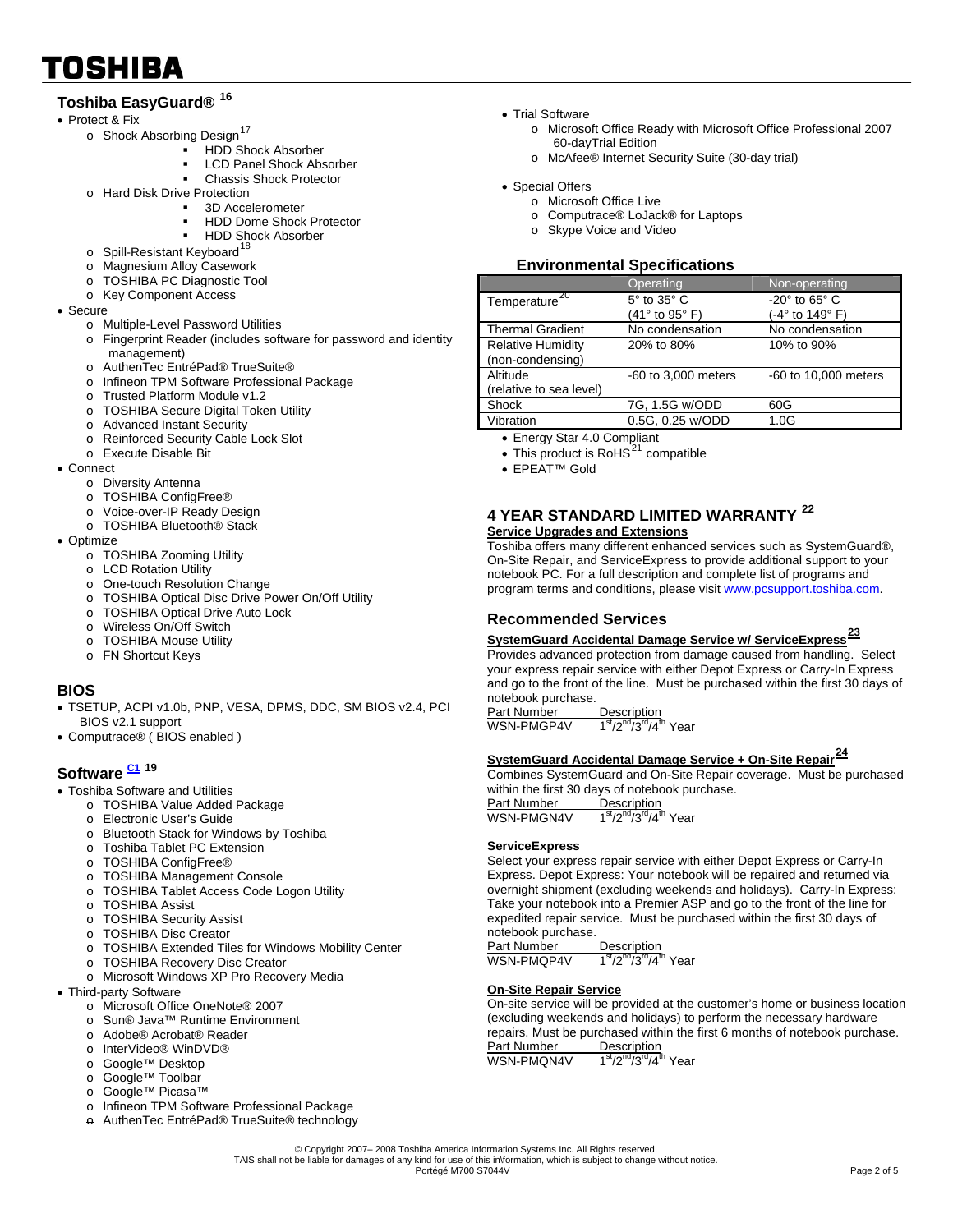| <b>Accessories</b>                                                                       |                                                                 | PA36101U-1ETC                                        | Toshiba Keyboard Protector - 12" - 13.3" Notebooks     |  |
|------------------------------------------------------------------------------------------|-----------------------------------------------------------------|------------------------------------------------------|--------------------------------------------------------|--|
| For additional and most updated accessories, please visit<br>www.accessories.toshiba.com |                                                                 | <b>PA410U</b>                                        | (B5 size)<br>Tarqus DEFCON CL Notebook Cable Lock      |  |
|                                                                                          |                                                                 | <b>Storage</b>                                       |                                                        |  |
| <b>Memory Upgrade</b>                                                                    |                                                                 | Part Number                                          | Description                                            |  |
| Part Number                                                                              | Description                                                     | <b>HDDR160I02X</b>                                   | Toshiba 160GB 2.5" Notebook Internal Hard Drive        |  |
| PA3511U-1M51                                                                             | Toshiba 512MB DDR2 667MHz PC2-5300 Memory                       | <b>HDDR200I01X</b>                                   | Toshiba 200GB 2.5" Notebook Internal Hard Drive        |  |
|                                                                                          | Module                                                          | HDDR250I02X                                          | Toshiba 250GB 2.5" Notebook Internal Hard Drive        |  |
| PA3512U-1M1G                                                                             | Toshiba 1GB DDR2 667MHz PC2-5300 Memory                         | PA3408U-2ETC                                         | Toshiba Ultra Slim Bay HDD Adapter (Black Bezel)       |  |
|                                                                                          | Module                                                          | PA1434U-1ETC                                         | Toshiba HDD Casing for Ultra SlimBay HDD Adapter       |  |
| PA3513U-1M2G                                                                             | Toshiba 2GB DDR2 667MHz PC2-5300 Memory                         |                                                      | (PA3408U-2ETC)                                         |  |
|                                                                                          |                                                                 | PA3556U-1M1G                                         | Toshiba 1GB USB 2.0 Hi-Speed Flash Drive,              |  |
| <b>Power</b>                                                                             |                                                                 |                                                      | ReadyBoost                                             |  |
| Part Number                                                                              | Description                                                     | PA3556U-1M2G                                         | Toshiba 2GB USB 2.0 Hi-Speed Flash Drive, ReadyBoost   |  |
| PA3283U-5ACA                                                                             | Toshiba 75W Global AC Adapter, CA EE                            | PA3556U-1M4G                                         | Toshiba 4GB USB 2.0 Hi-Speed Flash Drive,              |  |
| PA3191U-5BRS                                                                             | Toshiba Primary Li Ion Battery Pack (6 Cell), RoHS              |                                                      | ReadyBoost                                             |  |
| PA3510U-1BRL                                                                             | Toshiba Slice Expansion Li Ion Battery (6 Cell), RoHS           | PA3556U-1M8G                                         | Toshiba 8GB USB 2.0 Hi-Speed Flash Drive,              |  |
| PA3091U-2CHG                                                                             | Toshiba Battery Charger w/Integrated AC Adapter,<br><b>RoHS</b> |                                                      | ReadyBoost                                             |  |
| PA3528U-1ETC                                                                             | Toshiba Battery Charger Adapter for Slice Expansion             | Wireless/Bluetooth<br><b>Part Number Description</b> |                                                        |  |
|                                                                                          | <b>Battery Pack</b>                                             |                                                      |                                                        |  |
|                                                                                          |                                                                 | PA3573U-1ETA                                         | Toshiba Bluetooth Optical Tilt-Wheel Mouse             |  |
| <b>Expansion</b>                                                                         |                                                                 |                                                      | (Black/Silver)                                         |  |
| Part Number                                                                              | Description                                                     | PA3573U-1ETB                                         | Toshiba Bluetooth Optical Tilt-Wheel Mouse (Black/Red) |  |
| PA3508U-1PRP                                                                             | Toshiba Express Port Replicator w/90W AC Adapter                |                                                      |                                                        |  |
| PA3579U-1ETC                                                                             | Toshiba Universal Notebook/Projector Stand                      | <b>Input Devices</b>                                 |                                                        |  |
|                                                                                          |                                                                 | Part Number                                          | Description                                            |  |
| <b>Security &amp; Protection</b>                                                         |                                                                 | PA3316U-3ETC                                         | Toshiba Tablet PC Pen II, RoHS                         |  |
| Part Number                                                                              | Description                                                     | PA3317U-2ETC                                         | Toshiba Tablet PC Reserve Pen, RoHS                    |  |
| PA1331U-1NCS                                                                             | Toshiba 3-in-1 Leather Portfolio Leather (Fits up to 12.1"      |                                                      |                                                        |  |
|                                                                                          | Tablet PC)                                                      |                                                      |                                                        |  |

## **Article I. Subject to Change**

While Toshiba has made every effort at the time of publication to ensure the accuracy of the information provided herein, product specifications, configurations, prices, system/component/options availability are all subject to change without notice. For the most up-to-date product information about your computer, or to stay current with the various computer software or hardware options, visit Toshiba's Web site at [http://www.pcsupport.toshiba.com](http://www.pcsupport.toshiba.com/)

## **Article II. Return Policy**

Notwithstanding anything to the contrary in any third party License Agreement or product documentation supplied with your PC, Toshiba America Information Systems, Inc. ("TAIS") does not accept the return of component parts, or bundled software, that have been removed from the PC system. Pro-rata refunds on individual PC components or bundled software, including the operating system, will not be granted. If you wish to return a complete PC system, contact the TAIS dealer where you purchased the product, and comply with the dealer's standard return policies and procedures.

Toshiba America Information Systems, Incorporated ("TAIS") 9740 Irvine Boulevard Irvine CA 92618 ToshibaDirect website: [http://www.toshibadirect.com](http://www.toshibadirect.com/)  TAIS website for resellers: [http://sell.toshiba.com](http://sell.toshiba.com/) TAIS PC Support website: [http://pcsupport.toshiba.com](http://pcsupport.toshiba.com/)

Portégé, Satellite, Satellite Pro, Tecra, SelectBay, ConfigFree and SystemGuard are registered trademarks and Qosmio and EasyGuard are trademarks of Toshiba America Information Systems, Inc. and/or Toshiba Corporation. Intel, Celeron, Centrino, Intel Inside, Pentium, the Intel Centrino logo, and the Intel Inside logo are trademarks or registered trademarks of Intel Corporation or its subsidiaries in the United States and other countries. Microsoft and Windows are registered trademarks and OneNote registered is a trademark of Microsoft Corporation in the United States and/or other countries. Winstone® is a registered trademark and BatteryMark™ is a trademark of Ziff Davis Publishing Holdings Inc. in the U.S. and other countries. MobileMark™ is a trademark of the Business Applications Performance Corporation. Wi-Fi is a registered certification mark of the Wi-Fi Alliance. The Bluetooth word mark and logos are owned by the Bluetooth SIG, Inc. and any use of such marks by Toshiba is under license. NVIDIA and GeForce are registered trademarks or trademarks of NVIDIA Corporation in the United States and/or other countries. All other trademarks are the property of their respective owners.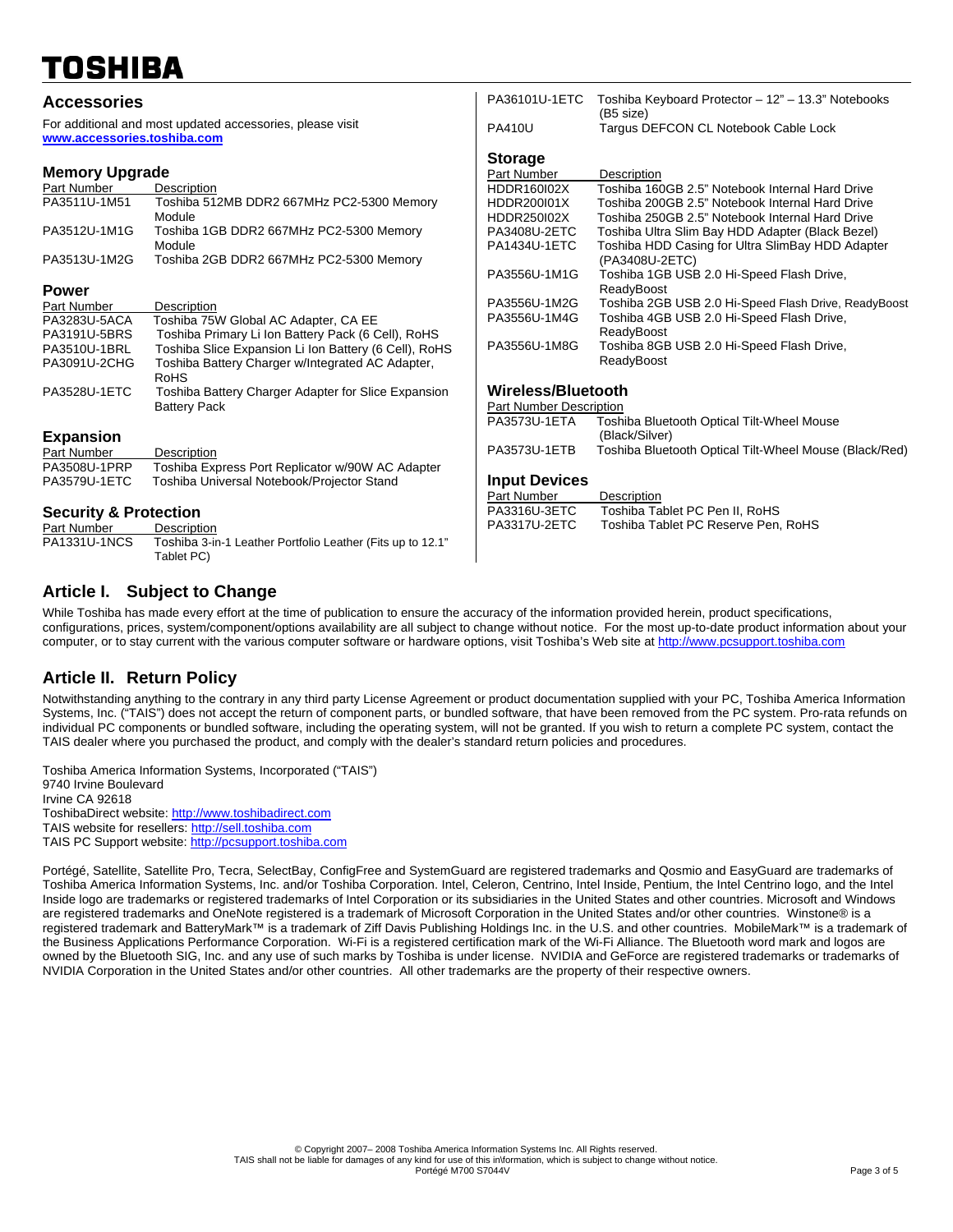### <span id="page-3-1"></span><sup>C1</sup>64-bit computing:

64-bit computing requires that the following hardware and software requirements are met:

- 64-bit Operating System
- 64-bit CPU, Chipset and BIOS (Basic Input/Output System)
- 64-bit Device drivers - 64-bit applications

 Certain device drivers and/or applications may not be compatible with a 64-bit CPU and therefore may not function properly. A 32-bit version of the operating system is preinstalled on your computer unless explicitly stated that the operating system is 64-bit. See "Detailed Specs" for more information.

<span id="page-3-2"></span><span id="page-3-0"></span>Product Series Legal Footnote. The product specifications and configuration information are designed for a product Series. Your particular model may not have all the features and specifications listed or illustrated. For more detailed information about the features and specifications on your particular model, please visit Toshiba's Web site at pcsupport.toshiba.com.

**Product Offering Legal Footnote**. Toshiba America Information Systems, Inc. reserves the right to modify or withdraw this offer at anytime without notice.

#### <sup>2</sup> **Operating System**.

 $\overline{a}$ 

Also see *64-Bit Computing* Legal Footnote, if applicable.

Certain Microsoft® software product(s) included with this computer may use technological measures for copy protection. IN SUCH EVENT, YOU WILL NOT BE ABLE TO USE THE PRODUCT IF YOU DO NOT FULLY COMPLY WITH THE PRODUCT ACTIVATION PROCEDURES. Product activation procedures and Microsoft's privacy policy will be detailed during initial launch of the product, or upon certain reinstallations of the software product(s) or reconfigurations of the computer, and may be completed by Internet or telephone (toll charges may apply).

Some software may differ from its retail version (if available), and may not include user manuals or all program functionality.

**Offers.** Offer terms, duration and product availability all subject to change without notice

#### <sup>3</sup> **Processor (Central Processing Unit)**.

CPU performance in your computer product may vary from specifications under the following conditions:

- 1. use of certain external peripheral products<br>2. use of battery power instead of AC power
- 2. use of battery power instead of AC power<br>3. use of certain multimedia, computer gener
- 3. use of certain multimedia, computer generated graphics or video applications
- 4. use of standard telephone lines or low speed network connections<br>5. use of complex modeling software, such as high end computer aid
- 5. use of complex modeling software, such as high end computer aided design applications
- use of several applications or functionalities simultaneously
- 7. use of computer in areas with low air pressure (high altitude >1,000 meters or >3,280 feet above sea level)<br>8. use of computer at temperatures outside the range of 5°C to 30°C (41°F to 86° F) or >25°C (77°F) at bigh a
- 8. use of computer at temperatures outside the range of 5°C to 30°C (41°F to 86° F) or >25°C (77°F) at high altitude (all temperature references are
- approximate and may vary depending on the specific computer model please visit the Toshiba website at www.pcsupport.toshiba.com for details).

#### CPU performance may also vary from specifications due to design configuration.

Under some conditions, your computer product may automatically shut-down. This is a normal protective feature designed to reduce the risk of lost data or damage to the product when used outside recommended conditions. To avoid risk of lost data, always make back-up copies of data by periodically storing it on an external storage medium. Use your computer product only under recommended conditions. Read additional restrictions under "Environmental Conditions" in your product "Detailed Specs." Contact Toshiba Technical Service and Support for more information.

<sup>4</sup> Wireless-N. The 802.11a/g/n wireless adapter is based on a draft release version of the IEEE 802.11n specification, which may not be compatible with, or support all features (e.g., security) of, certain Wi-Fi®.

<sup>5</sup> Memory (Main System). Part of the main system memory may be used by the graphics system for graphics performance and therefore reduce the amount of main system memory available for other computing activities. The amount of main system memory allocated to support graphics may vary depending on the graphics system, applications utilized, system memory size and other factors. For PC's configured with 4 GB of system memory, the full system memory space for computing activities will be considerably less and will vary by model and system configuration.

#### <sup>6</sup> **Hard Disk Drive (HDD) Capacity**.

1 Gigabyte (GB) means 10<sup>9</sup> = 1,000,000,000 bytes using powers of 10. The computer operating system, however, reports storage capacity using powers of 2 for the definition of 1 GB =  $2^{30}$  = 1,073,741,824 bytes, and therefore shows less storage capacity. Available storage capacity will also be less if the product includes one or more pre-installed operating systems, such as Microsoft Operating System and/or pre-installed software applications, or media content. Actual formatted capacity may vary.

<sup>7</sup> Optical Drive. Due to manufacturing and quality variations in third party optical media (e.g., CD or DVD) or optical media players/recorders, in certain cases, your Toshiba optical drive may not record on certain optical media that bear the applicable logo, or playback optical media recorded by other PCs or optical media recorders. Additionally, certain optical media recorded on your optical drive may not playback or operate properly on other PCs or optical media players. These problems are not due to any defect in your Toshiba PC or optical drive. Please refer to your PC's product specification for listing of specific format compatibilities.

Recording or viewing of certain optical media may be limited or prevented in accordance with applicable copy protection standards.

<sup>8</sup> Display. Small bright dots may appear on your screen display when you turn on your PC. Your display contains an extremely large number of thin-film transistors (TFT) and is manufactured using high-precision technology. Any small bright dots that may appear on your display are an intrinsic characteristic of the TFT manufacturing technology. Over a period of time, and depending on the usage of the computer, the brightness of the screen will deteriorate. This is also an intrinsic characteristic of the screen technology. When the computer is operated on battery power, the screen with dim and you may not be able to increase the brightness of the screen while on battery power.

#### <sup>9</sup> **Graphics (Graphics Processing Unit)**.

GPU performance may vary depending on product model, design configuration, applications, power management settings and features utilized. GPU performance is only optimized when operating in AC power mode and may decrease considerably when operating in battery power mode.

*Total Available Graphics Memory* is the total of, as applicable, Dedicated Video Memory, System Video Memory and Shared System Memory. Shared System Memory will vary depending on system memory size and other factors.